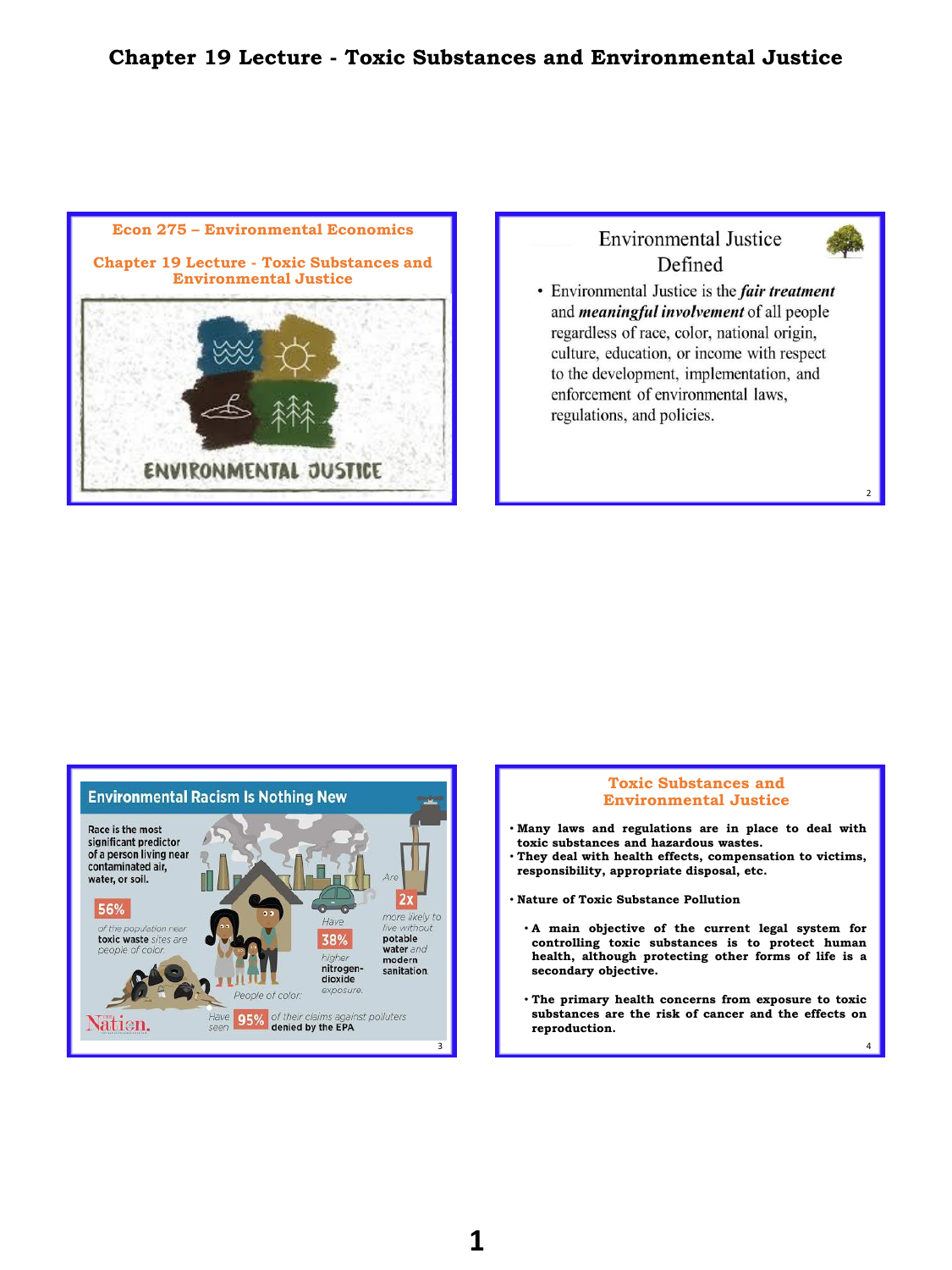## **Chapter 19 Lecture - Toxic Substances and Environmental Justice**

5

### **Policy Issues**

**Three important aspects must be considered when making a policy:**

- **the number of substances involved**
- **the period of latency**
- **the uncertainty on the based scientific evidence.**



#### **Market Allocations and Toxic Substances**

**Occupational Hazards**

•

- **Higher risks call for higher wages. The difference in wages is called a risk premium.**
- **The higher wages represent the real cost of risk to the employer.**
- **The higher wages should also produce incentives to create a safer work environment.**
- **Efficient markets will equate the marginal cost of the increase in wages with the marginal cost of precaution when determining the optimal degree of precaution.**

6

8



#### **Market Allocations and Toxic Substances**

- **Occupations with more risk will also attract workers who are less averse to risk.**
- **Empirical studies suggest that willingness to pay for risk reductions is substantial, but varies significantly across individuals.**
- **Market solutions to occupational hazards present ethical concerns.**
- **Another problem arises due to the lack of information about the degree of risk.**
- **Due to the inefficiencies of the market in providing information, some states have enacted "Right-to-Know" laws.**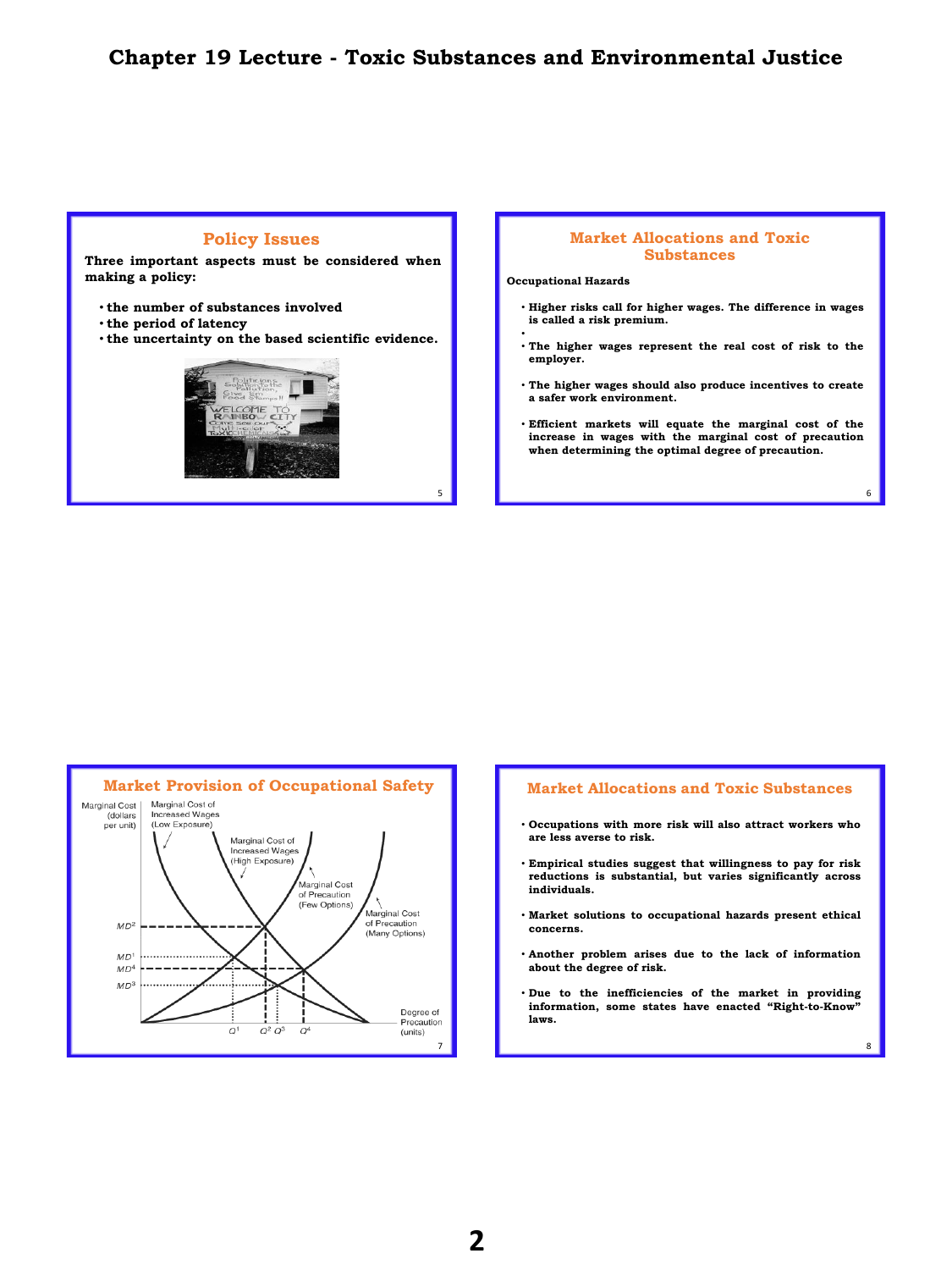#### Susceptible Populations in the Hazardous Workplace

Some employees are especially susceptible to occupational hazards. Pregnant women and women in the childbearing years are particularly vulnerable. When a an employer attempts to manage a work situation that poses a hazardo eptible employees SILS

can be controlled to a sufficient level that its risk is acceptable to even the most susceptible employees. This economic aspects of this choice are easily deduced from Figure 19.1. Suppose that the firm has few control op

Source: International Union v. Johnson Controls, 499 U.S. 187 (1991).

### **Market Allocations and Toxic Substances**

**Product Safety**

- **Safer products are typically more expensive and thus, somewhat analogous to the risk premium in wages; the higher price tag should represent the reduced risk.**
- **Products with varying degrees of safety should be supplied by the market. Uniform product safety would not be economically efficient.**
- **However, the market does not have complete enough information to provide such self-regulation.**

9 10

## **Market Allocations and Toxic Substances**

#### **Third Parties**

- **Third parties have the least power to influence producers and consumers and thus the argument for government intervention is strongest for these individuals.**
- **Liability law provides a method for internalizing the external costs to third parties.**
- **Liability law can force sources to choose efficient levels of precaution and unlike regulation, provides compensation to the victims.**

### **The Incidence of Hazardous Waste Siting Decisions**

- **Environmental Justice Research and the Emerging Role of GIS**
	- **The application of geographic information system (GIS) can be combined with U.S. Census data and the EPA's Toxic Release Inventory data to analyze the distribution of hazardous waste.**
		- **Race**
		- **Income**
		- **House values**

12

11